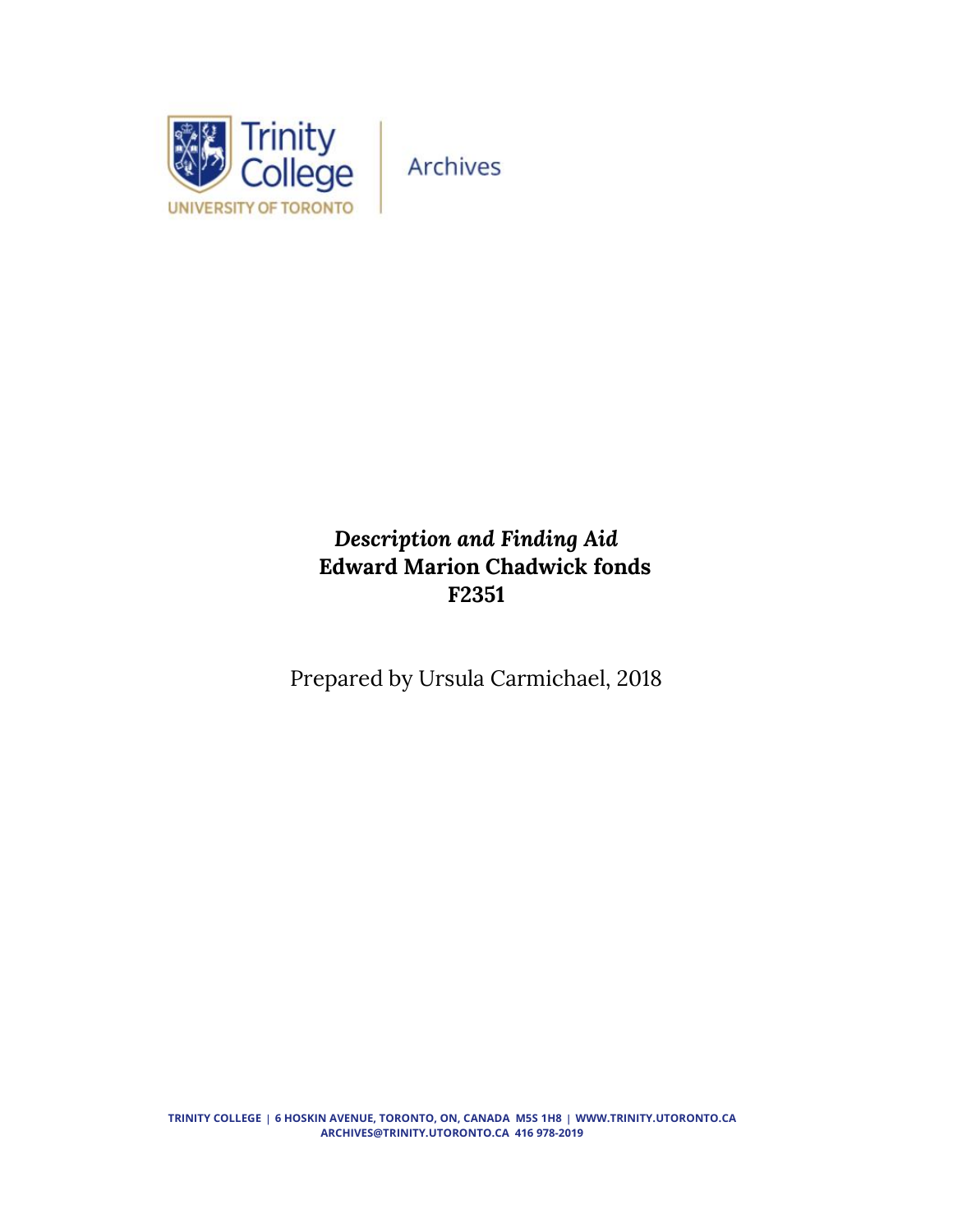#### **Edward Marion Chadwick fonds**

**Dates of creation** 1858-1921

#### **Extent**

7 volumes 19 cm of textual records.

#### **Biographical sketch**

Edward Marion Chadwick, lawyer, heraldist, and genealogist, was born on September 22, 1840, near Jerseyville, Ancaster Township, Upper Canada, the son of John Craven Chadwick and Louisa Bell. Marion Chadwick's father, John Craven Chadwick, immigrated to Canada from Northern Ireland. Marion Chadwick married Ellen Byrne Beatty in Toronto on June 28, 1864. Ellen Byrne Beatty passed away shortly after the marriage. On February 20, 1868, Marion Chadwick married Maria Martha Fisher. Marion Chadwick and Fisher had five sons and two daughters.

Chadwick studied at Osgoode Hall Law School and was called to the bar in 1863. He began a partnership with William Henry Beatty. Their firm became the largest law firm in the country, thanks to a family connection with Gooderham and Worts. Chadwick's legal practice focused on conveyance and estates and in 1910 he was awarded the title of "King's Counsel". Chadwick was also active in the Church of England. He was very involved with the construction of the Cathedral of St Alban the Martyr in Toronto. Chadwick acted as the lay canon and treasurer of St Alban's, living near the Cathedral on Howland Avenue. In his later years, Chadwick became increasingly interested in genealogy and published a volume entitled *Ontarian Families*. A noted heraldist, Chadwick encouraged the use of Canadian flora and fauna in heraldry and was involved in selecting the maple leaf as the Canadian national symbol. Chadwick developed a close relationship with the people of the Six Nations Reserve and was made an honorary chief of the Turtle Clan of the Mohawk. He was given the name "Shagotyohgwisaks", meaning "one who seeks a gathering of the people", for his advocacy of the formation of a Six Nations militia regiment. Chadwick collected Native American regalia and wrote *The People of the Longhouse* about the genealogy, symbols, and customs of the Iroquois.

Chadwick's diaries in this collection detail and illuminate his lesser-known role as an active participant, observer, and commentator on Toronto society and social events. Chadwick died in Toronto on 15 December 1921.

#### **Scope and content**

Fonds consist of six bound and four unbound handwritten diaries dating from 1858 to 1921. The diaries also include newspaper clippings, letter seals, cards, correspondence, photographs, playbills, menus, militia directives, and illustrations of friends, outings, and women's fashion.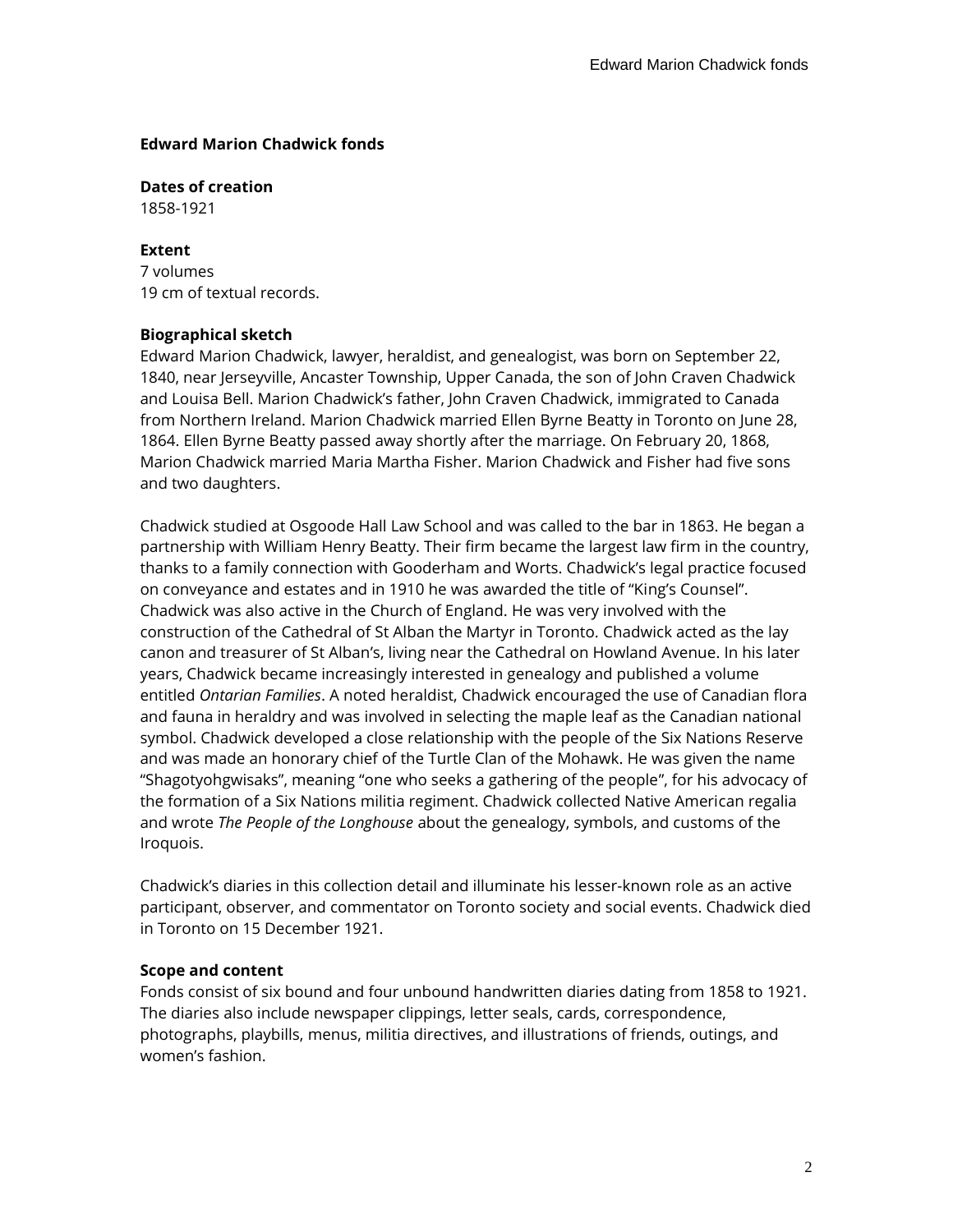# **Notes**

*Acquisition history:* Donated in 2017 by the descendants of Edward Marion Chadwick.

*Restrictions on access*: Some volumes are fragile, researchers will be provided with a digital access copy.

*Terms governing use and reproduction / publication*: Public domain.

*Associated materials*: Edward Chadwick fonds, The Law Society of Ontario Archives

**Provenance access points**: Chadwick, Edward Marion, 1840-1921

**Location / item listing:**

### **Diary, 14 June 1858 to 31 December 1858**

This unbound diary is the earliest in the collection, primarily documenting Chadwick's social life as a young student. In the diary, Chadwick includes drawings of pastimes, friends, and animals. In particular, the drawings depict women's fashion (dress, hat, and hairstyles), boating and sailing excursions, train travel and train bridges, and various wild and domestic or farm animals. Some of the text in this diary is written in code.

- Box 1

### **Diary, 1859**

This unbound diary documents Chadwick's studies at Osgoode Hall Law School and his legal training. However, the focus of the diary is primarily Chadwick's social engagements, outings, and adventures with friends. Chadwick includes drawings of trains, outings with friends, boats, women's fashion (including drawings of traditional Swiss and Spanish dress), and croquet games. He also includes a few caricatures. The seal of the Court of Common Appeals is pasted in the diary as well as a playbill for a play entitled "The Mob Cap". Full pages of this diary are written in Chadwick's code.

- Box 1

# **Diary, 1860**

This unbound diary documents Chadwick's life and his participation in society in the Waterloo and Guelph region. Notably, Chadwick documents the visit (or stop) of the Prince of Wales in Guelph. In this diary, he includes a few newspaper clippings in his diary of prints on hunting methods, wedding announcements, and a notice of his appointment to the position of Notary Public in Upper Canada. This diary includes drawings of women's fashion, the Exchange Building in Waterloo, dancing parties, Biblical scenes, caricatures, boating excursions, trains, and various animals.

- Box 1

# **Diary, 1 January 1861 - 31 December 1862**

Some of the text is written in code. This diary documents Chadwick's social life and, in particular, his time as a law student. This diary includes drawings of women's and men's fashion, friends, outings, and society events. Newspaper clippings of news reports and photographs (including family notices such as weddings and the announcement of Chadwick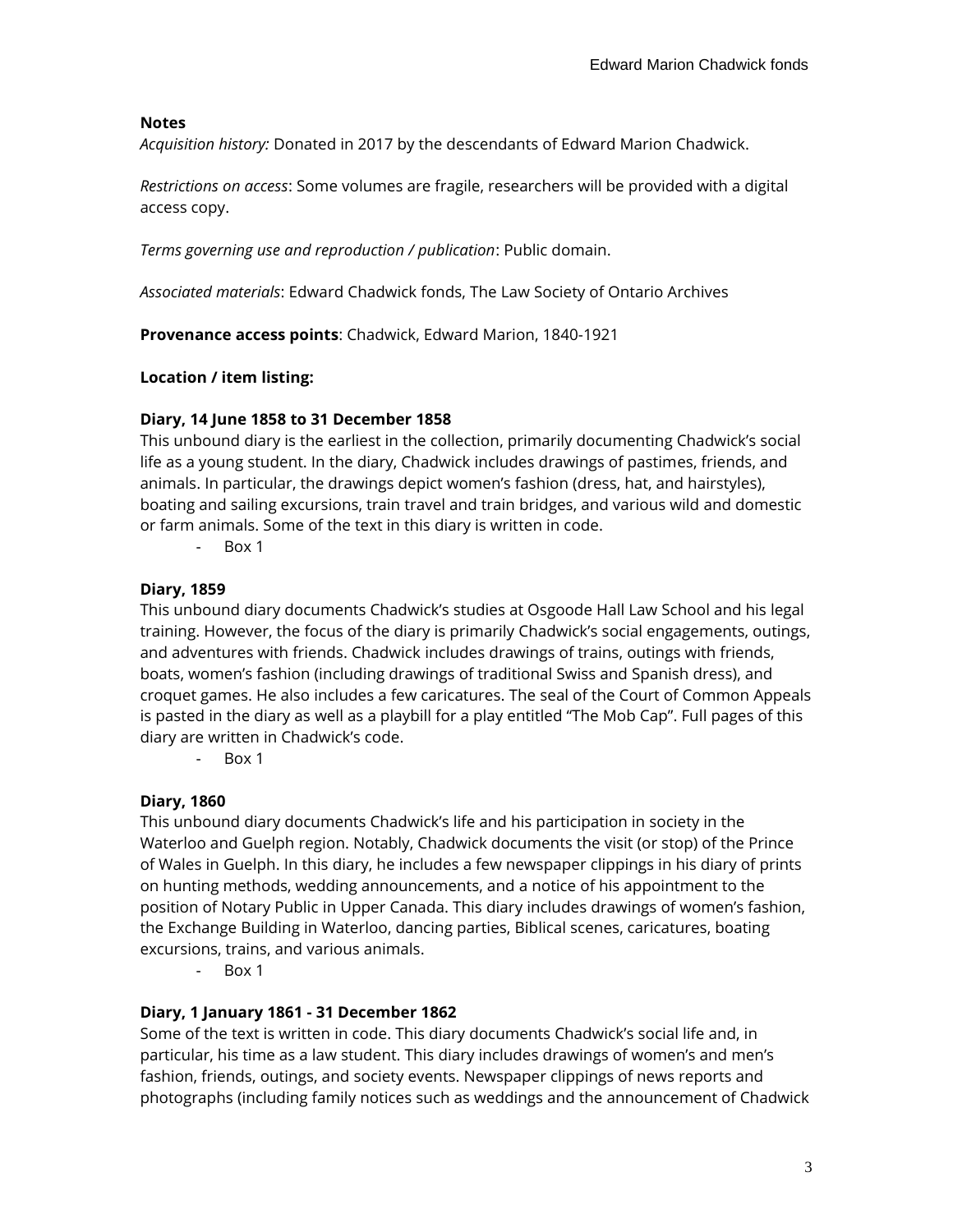passing the law examination) are featured. A newspaper advertisement for *The Student's Guide for Osgoode Hall Examination Questions* written by Chadwick and Calvin Browne is also included. A stamp for "Edward Marion Chadwick, Notary Public" is also included.

- Box 1

## **Diary, 1 January 1863 - 30 June 1867**

This diary documents the end of Chadwick's studies at Osgoode Hall, the beginnings of his career as a lawyer in Toronto, and the development of his partnership with Beatty and Robinson. It also documents his wedding announcement to his first wife, Ellen Byrne Beatty, as well as her death announcement. There are several newspaper clippings of marriage and death announcements in general. The diary also includes newspaper clippings of the announcement of Chadwick being called to the bar and of the creation of the legal partnership of Robinson, Beatty, and Chadwick. Included in this diary are two photographs of Chadwick and a list of members of the militia.

- Box 1

# **Diary, 1 July 1867- 21 September 1871**

Some of the text is written in code. Notably, this diary documents Chadwick's wedding to Maria Martha Fisher. This diary includes newspaper clippings of wedding announcements, a drawing of a bridal outfit in January, a page detailing *Militia General Orders,* small drawings of heraldic insignia, and a caricature of a figure (perhaps of himself) wishing people a "Happy New Year".

- Box 1

#### **Diary, 22 September 1871-31 December 1884**

This diary includes newspaper clippings of notices of Toronto society weddings, a page from the *Canada Gazette* from January 29, 1876, detailing "Militia General Orders". Also included are a newspaper clipping about the meeting of The Church of England Canadian and Foreign Missionary Society, the program for a performance of a Children's Tableaux to benefit the Sick Children's Hospital, a newspaper description of the performance of the comic opera "Pinafore" performed by the Amateur Juvenile Comic Opera Company, a menu from a dinner at the National Club given in honour of Chadwick, and a playbill for "Hans and Gretel" performed for the Toronto Relief Society

- Box 1

# **Diary, 1 January 1885-31 December 1901**

This diary features newspaper clippings about the building of the Cathedral of St Alban the Martyr and the family's move to their home on Howland Street (called 'Lanmar'). Included in the diary are a few newspaper clippings of notices about family weddings at St Alban the Martyr (notably his niece, son, and daughter). Other society and charity events attended and hosted by the Chadwicks are documented in newspaper clippings in the diary. This diary also includes newspaper clippings, letters, and reports about Chadwick's relationship with the Mohawk of the Six Nations, newspaper clippings about the publication of "The Genealogy of the Brant family", the "adoption" of Chadwick by the Turtle Clan of the Mohawk of the Six Nations, an official letter from the Indian Office from E.D. Cameron and Chief A.G. Smith, and a newspaper clipping detailing the visit of Six Nation indigenous people to the Chadwick home.